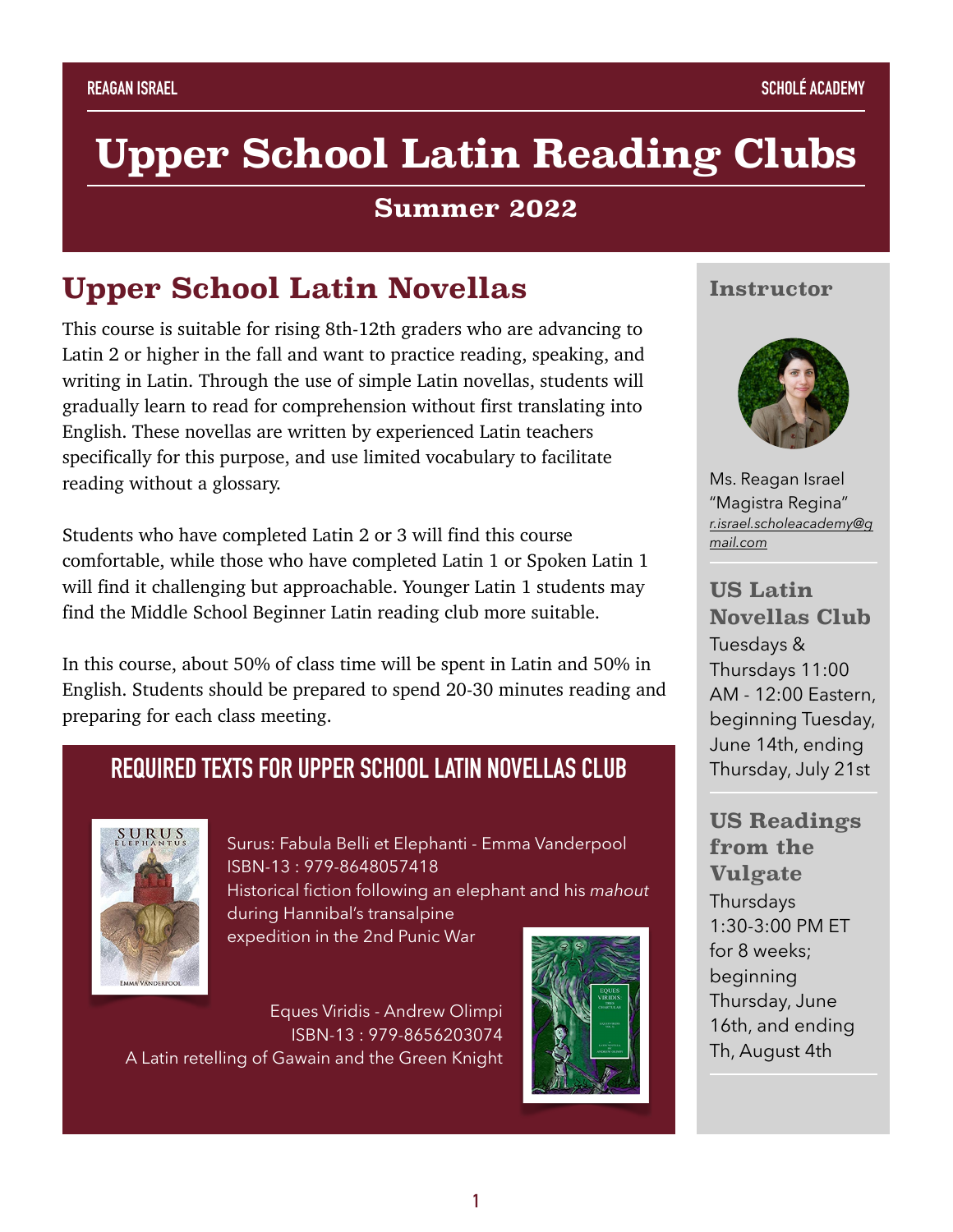# **Upper School Readings from the Vulgate**

This course is suitable for rising 9th-12th graders who are advancing to Latin 3 or beyond in the fall and want to practice reading in Latin. In this course we will work with tiered readings (simplified versions of the text followed by the original) selected from both the Old and New Testaments. Selected passages may include stories about the Exodus, Joseph, Hannah, Ruth, or David and Goliath, as well as parables of Jesus and a poetic selection from Psalms or Ecclesiastes. This is a traditional reading course where students will read in Latin, make some translations, and discuss in English. The instructor will use Ecclesiastical pronunciation during class and in recordings.

Students who have completed Latin 3 will find this course comfortable, while those who have completed Latin 2 or Spoken Latin 1 will find it challenging but approachable. When considering whether this course is a good fit for your student, please keep in mind that in addition to readiness for the course content, students should be developmentally prepared to engage in a high school corporate learning environment. Students should be prepared to spend about 40 minutes each week reading and preparing for the next meeting.

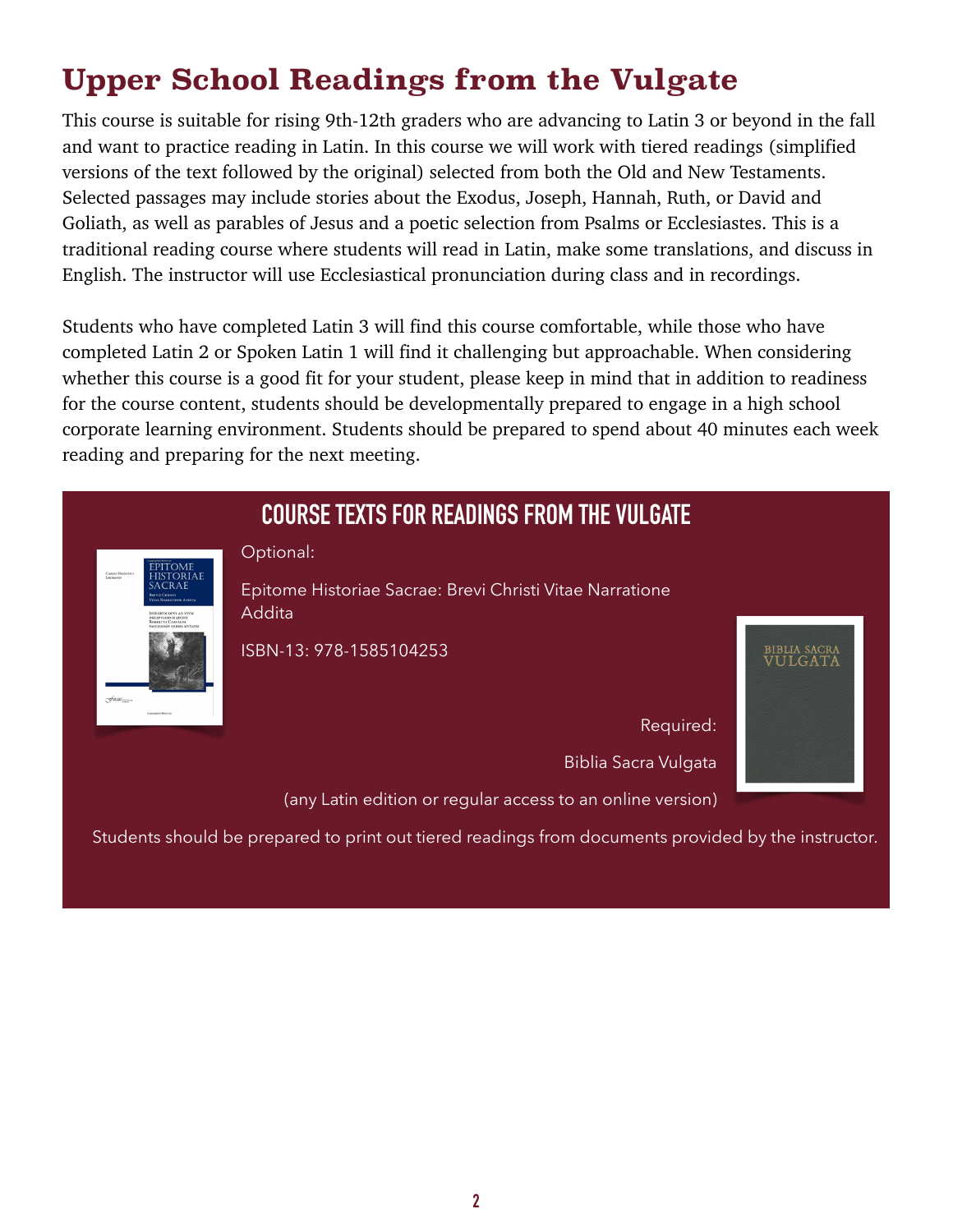## **Required Skills for Upper School Latin Reading Clubs**

All students should have mastered the following:

- Nouns: all 5 declensions and common uses of the cases
- Verbs: all 4 conjugations, indicatives of the present system + perfect tense, common irregular verbs (*sum esse, eo ire, volo velle, possum posse*), the concept of the passive voice, infinitives, imperatives
- Adjectives: 1st/2nd declension, 3rd declension, comparatives, numbers
- Pronouns: personal *(ego, tu)*, possessive (*meus, tuus*), demonstrative (*hic, ille*)
- Other: question words (such as *nonne? cur? quis? quomodo?*)

Students will encounter but are not expected to have yet mastered:

- Verbs: present subjunctives, *cum* clauses, purpose clauses with *ut/ne*, present active participles, perfect passive participles, ablative absolutes, accusative  $+$  infinitive, indirect statements, indirect questions
- Pronouns: relative (*qui quae quod*), intensive (*ipse*), reflexive (*sē*)

This course teaches grammar only incidentally, as needed. If your student is outside the target grade range for this class, or if you have further questions about placement, please email the instructor.

## **Student Expectations**

The following is taken from the Scholé Academy Student-Parent Handbook:

#### **Attitude & Behavior**

When students enter the classroom, they are committing to a joint pursuit of truth with their fellow pupils. In order to uphold an atmosphere where this is possible, all parties must maintain a posture of respect toward the material, toward one another, and toward the instructor. Students should strive to uphold these virtues in the classroom:

- humility
- patience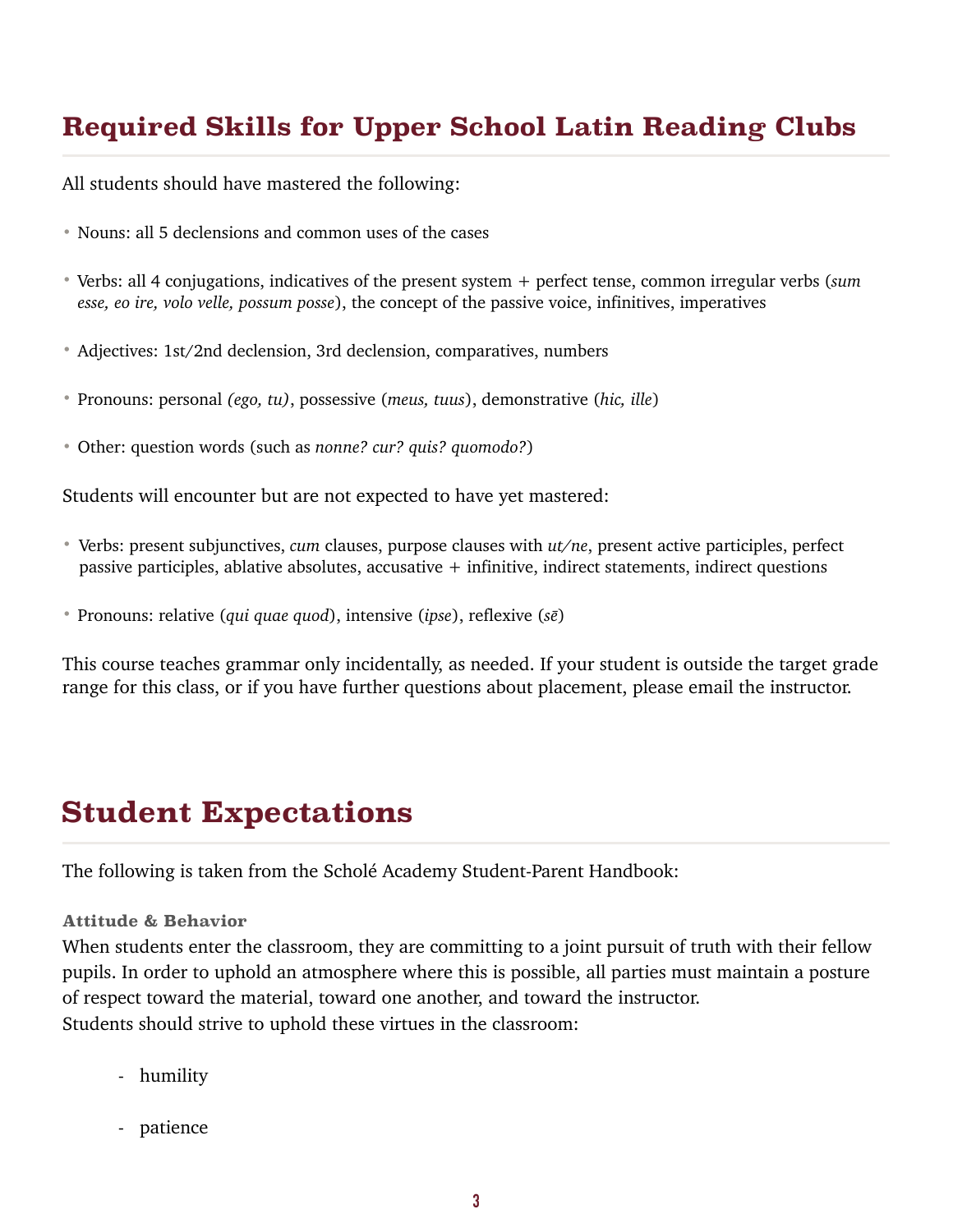- constancy
- temperance/studiousness

*• Since this course is a language class, frequent participation is central to the learning process. Students will make many mistakes and feel uncertain about speaking in Latin, but should not allow this to keep them from speaking up. Research shows that students will self- correct most of these mistakes over time, given enough speaking and listening practice.* 

Note: Attendance is flexible for summer courses; while attending every class is optimal, students may attend as they are able. Video recordings will be provided for missed classes.

**"Please remember restful learning consists of accurate expectations, accurate preparation, and accurate attitude." –Joelle Hodge, director of Scholé Academy** 

# **Homework and Grading**

#### **Homework**:

Homework assignments will mainly be to read aloud assigned pages/chapters each week— both rereading sections read together in the previous class, and reading ahead to what will be covered in the next class. Language researchers promote repeated readings as one of the best ways to acquire a language.

Students may also be asked to answer comprehension questions on online quizzes or complete optional illustration or written exercises. Audio recordings for some texts will be available.

#### **Grading**:

No grades will be assigned for summer courses. Summer courses are not designed to be used for credit.